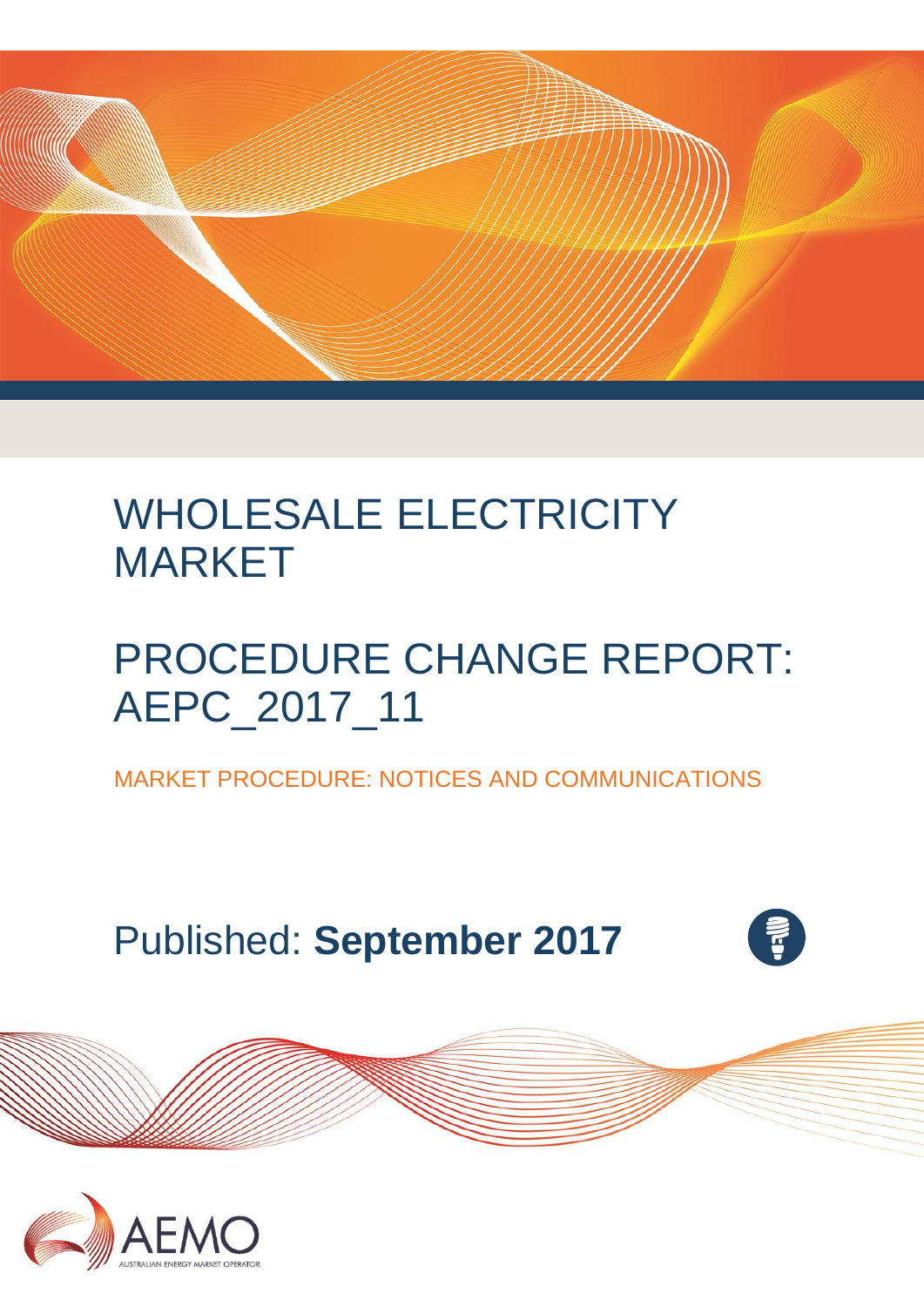



© 2017 Australian Energy Market Operator Limited. The material in this publication may be used in accordance with the [copyright permissions on AEMO's website.](http://aemo.com.au/Privacy_and_Legal_Notices/Copyright_Permissions_Notice)

Australian Energy Market Operator Ltd ABN 94 072 010 327 [www.aemo.com.au](http://www.aemo.com.au/) [info@aemo.com.au](mailto:info@aemo.com.au)

NEW SOUTH WALES QUEENSLAND SOUTH AUSTRALIA VICTORIA AUSTRALIAN CAPITAL TERRITORY TASMANIA WESTERN AUSTRALIA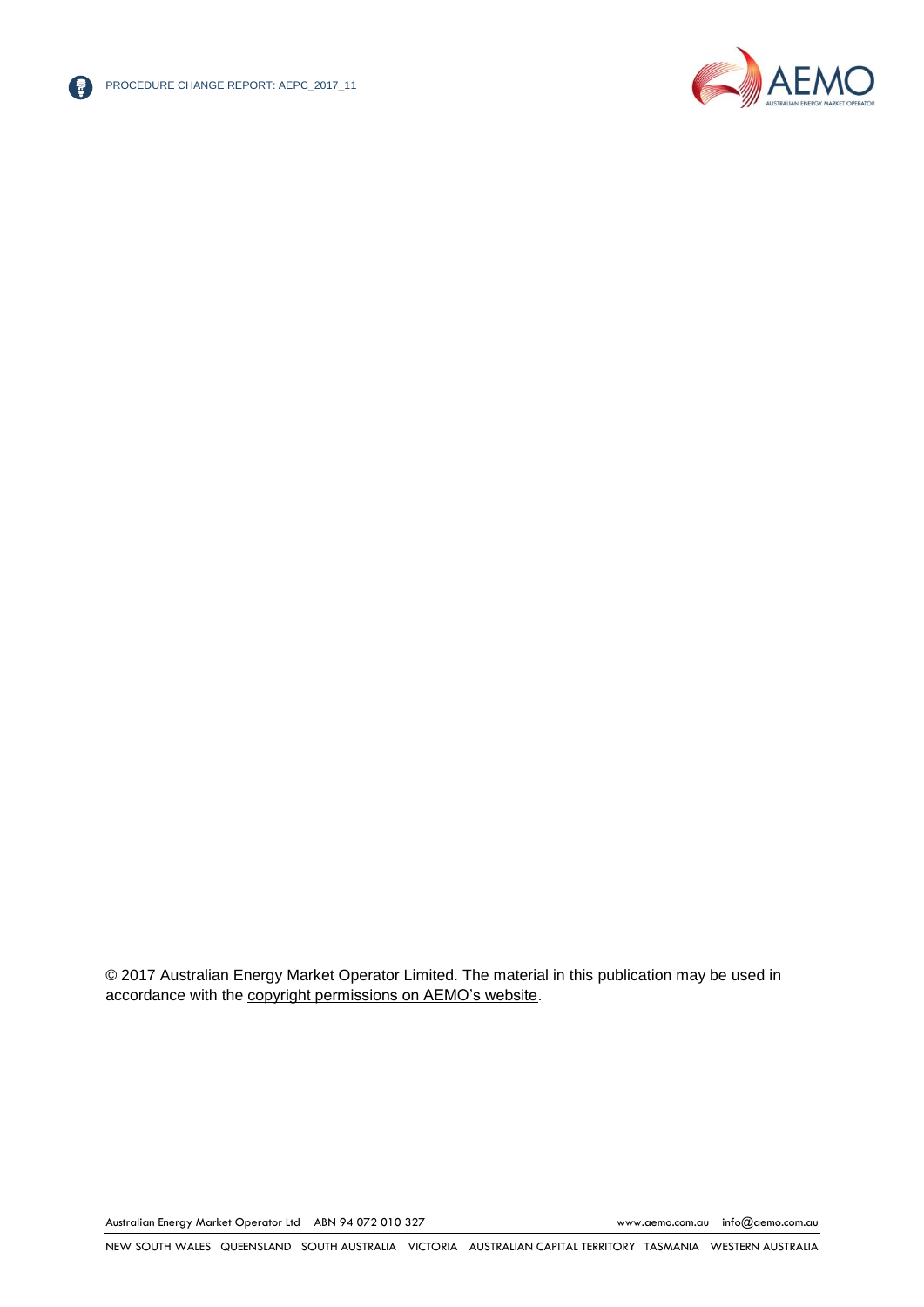

## <span id="page-2-0"></span>EXECUTIVE SUMMARY

#### **Purpose**

The publication of this Procedure Change Report, and the accompanying Market Procedure, completes the Procedure Change Process conducted by AEMO to consider a revised Market Procedure: Notices and Communications (Procedure) under the Wholesale Electricity Market (WEM) Rules.

#### **Proposed amendments**

The proposed revised Procedure has been developed in accordance with clause 1.6.2 of the WEM Rules which requires AEMO to document the method by which notices and communications required under, contemplated by or relating to, the WEM Rules are to be given to or by AEMO.

#### **Consultation**

A draft version of the Procedure was presented to the AEMO WEM Procedure Change Working Group meeting held on 18 July 2017. Details of this forum are available at: [http://aemo.com.au/Stakeholder-](http://aemo.com.au/Stakeholder-Consultation/Industry-forums-and-working-groups/WA-Forums/WEM-APCWG)[Consultation/Industry-forums-and-working-groups/WA-Forums/WEM-APCWG.](http://aemo.com.au/Stakeholder-Consultation/Industry-forums-and-working-groups/WA-Forums/WEM-APCWG) Minor changes to improve clarity were recommended by stakeholders.

The Market Advisory Committee (MAC) did not meet regarding this proposal.

No public workshops were held in relation to this Procedure Change Proposal.

AEMO published the Procedure Change Proposal (AEPC\_2017\_11) and issued a notice calling for submissions on 21 July 2017.

The submission period closed on 18 August 2017 with a submission received from Perth Energy. Perth Energy suggested clarifying the definition of Business Hours. AEMO has amended the Procedure in line with Perth Energy's suggestion.

#### **AEMO's decision**

AEMO's decision is to accept the Procedure as amended following the consultation period. AEMO considers that the revised Procedure is consistent with the Wholesale Market Objectives, the WEM Regulations and the WEM Rules.

#### **Next steps**

The revised Market Procedure: Notices and Communications will commence at 8:00 AM (AWST) on 1 October 2017.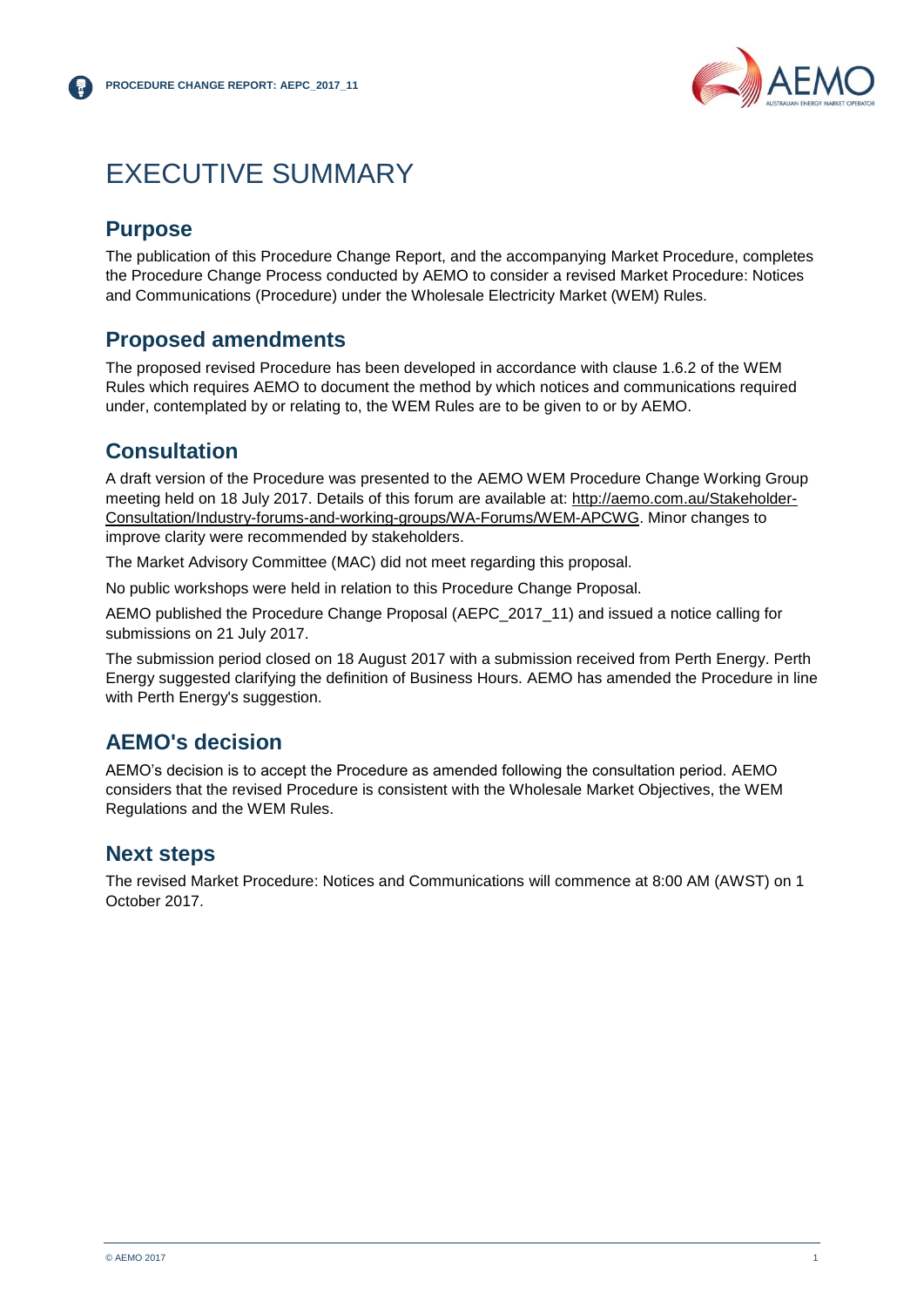

# **CONTENTS**

| <b>EXECUTIVE SUMMARY</b> |                                                                          |   |
|--------------------------|--------------------------------------------------------------------------|---|
| 1 <sub>1</sub>           | <b>BACKGROUND</b>                                                        | 3 |
| 1.1                      | <b>Regulatory requirements</b>                                           | 3 |
| 1.2                      | Context                                                                  | 3 |
| 1.3                      | Procedure Change Process and Timetable                                   | 3 |
| 2.                       | <b>PROPOSED PROCEDURE CHANGE</b>                                         | 4 |
| 2.1                      | Detail of the proposed procedure change                                  | 4 |
| 2.2                      | <b>Proposed drafting</b>                                                 | 4 |
| 3.                       | <b>CONSULTATION PROCESS</b>                                              | 5 |
| 3.1                      | Market Advisory Committee or Working Group                               | 5 |
| 3.2                      | <b>Public Workshop</b>                                                   | 5 |
| 3.3                      | Submissions received during consultation period                          | 5 |
| 4.                       | <b>AEMO'S ASSESSMENT</b>                                                 | 6 |
| 4.1                      | Further changes to the Procedure                                         | 6 |
| 4.2                      | Consistency with Electricity Industry Act, WEM Regulations and WEM Rules | 6 |
| 4.3                      | <b>Consistency with Wholesale Market Objectives</b>                      | 6 |
| 4.4                      | Implementation of the Procedure                                          | 6 |
| 4.5                      | AEMO's decision and commencement                                         | 6 |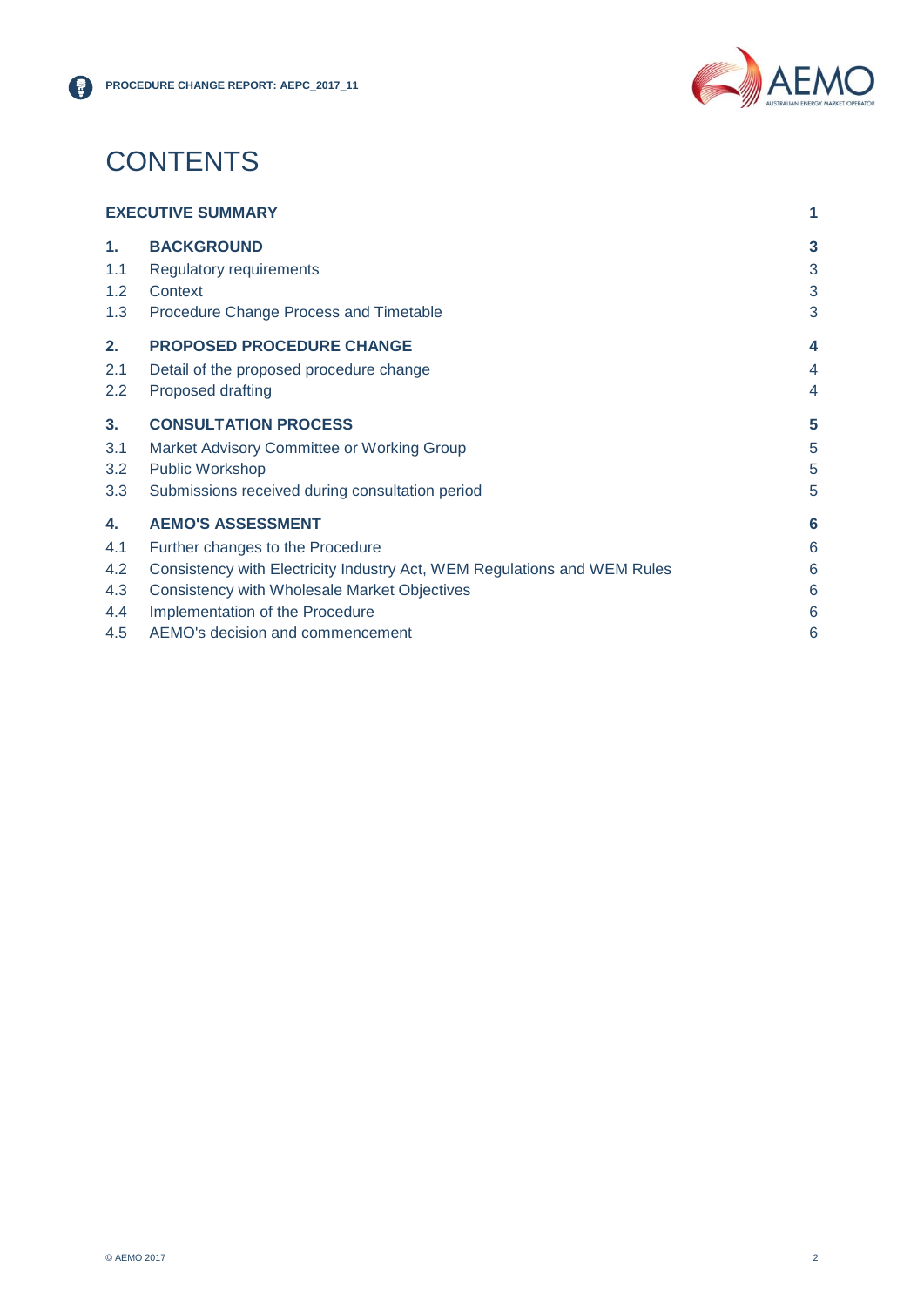

## <span id="page-4-0"></span>1. BACKGROUND

#### <span id="page-4-1"></span>**1.1 Regulatory requirements**

AEMO has published this Procedure Change Report in accordance with the Procedure Change Process specified in clause 2.10 of the Wholesale Electricity Market (WEM) Rules.

### <span id="page-4-2"></span>**1.2 Context**

AEMO commenced a general review of Market Procedures following gazetted amendments to the WEM Rules related to the Reserve Capacity Mechanism on 31 May 2016 by the Minister for Energy.<sup>1</sup>

In addition, AEMO's Perth office relocated during August 2017, resulting in necessary amendments to contact details within the Procedure.

Clause 1.6.2 of the WEM Rules requires that:

*AEMO must develop a Market Procedure which sets out the method by which notices and communications required under, contemplated by or relating to, these Market Rules are to be given to or by AEMO.*

The amended Procedure is the fifth version. AEMO proposes to commence the revised Procedure on 1 October 2017 as close as possible to the relocation of AEMO's Perth office.

#### <span id="page-4-3"></span>**1.3 Procedure Change Process and Timetable**

On 21 July 2017, AEMO published a Procedure Change Proposal (AEPC\_2017\_11) for the Market Procedure: Notices and Communications and issued a call for submissions, which are available at:

[http://www.aemo.com.au/Stakeholder-Consultation/Consultations/AEPC\\_2017\\_11.](http://www.aemo.com.au/Stakeholder-Consultation/Consultations/AEPC_2017_11)

The proposal was progressed using the Procedure Change Process specified in clause 2.10 of the WEM Rules, with submissions required by 18 August 2017.

l <sup>1</sup> See Government Gazette No.89 dated 31 May 2016, *Wholesale Electricity Market Amending Rules 2016*.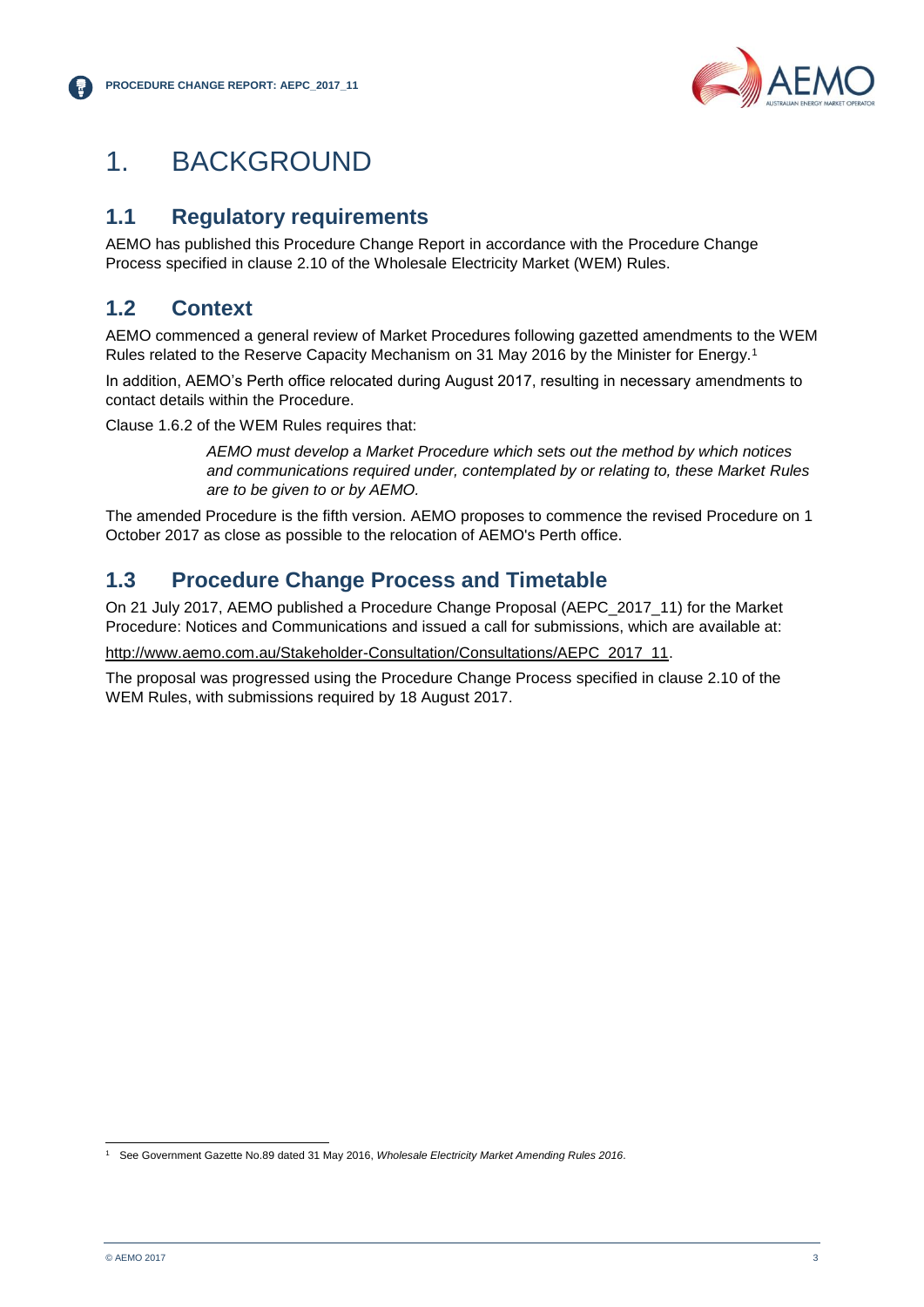

# <span id="page-5-0"></span>2. PROPOSED PROCEDURE CHANGE

This section details the changes AEMO proposed when the call for submissions was published.

#### <span id="page-5-1"></span>**2.1 Detail of the proposed procedure change**

AEMO proposed to update the Procedure to:

- Increase clarity and update to the current format.
- Reflect the relocation of AEMO's Perth office.

In addition, AEMO reviewed the requirement in step 2.2.1(c) to verify email communications. This step states that, unless otherwise provided for in the WEM Rules and Market Procedures, a notice sent by email will be considered to have been provided (subject to certain provisos relating to Business Hours) "on the date and at the time when notification is recorded by the sender's electronic communication system as having been first received at the electronic mail destination". However, while most email systems log the time an email is sent out, they do not always record the time that that email is received at its final destination. Although it is possible for the sender of an email to request a delivery receipt, not all email servers support the provision of these receipts so is not a failsafe way of ensuring that an email has been successfully delivered. As an email sent to a valid email address is now considered a reliable method of communication, similar to sending a letter through the post, AEMO proposed to relax the active monitoring requirements.

#### <span id="page-5-2"></span>**2.2 Proposed drafting**

AEMO published a draft of the proposed Procedure for consultation. The Procedure as drafted is available at:

[http://www.aemo.com.au/Stakeholder-Consultation/Consultations/AEPC\\_2017\\_11.](http://www.aemo.com.au/Stakeholder-Consultation/Consultations/AEPC_2017_11)

AEMO also provided a marked-up version of the revised Procedure.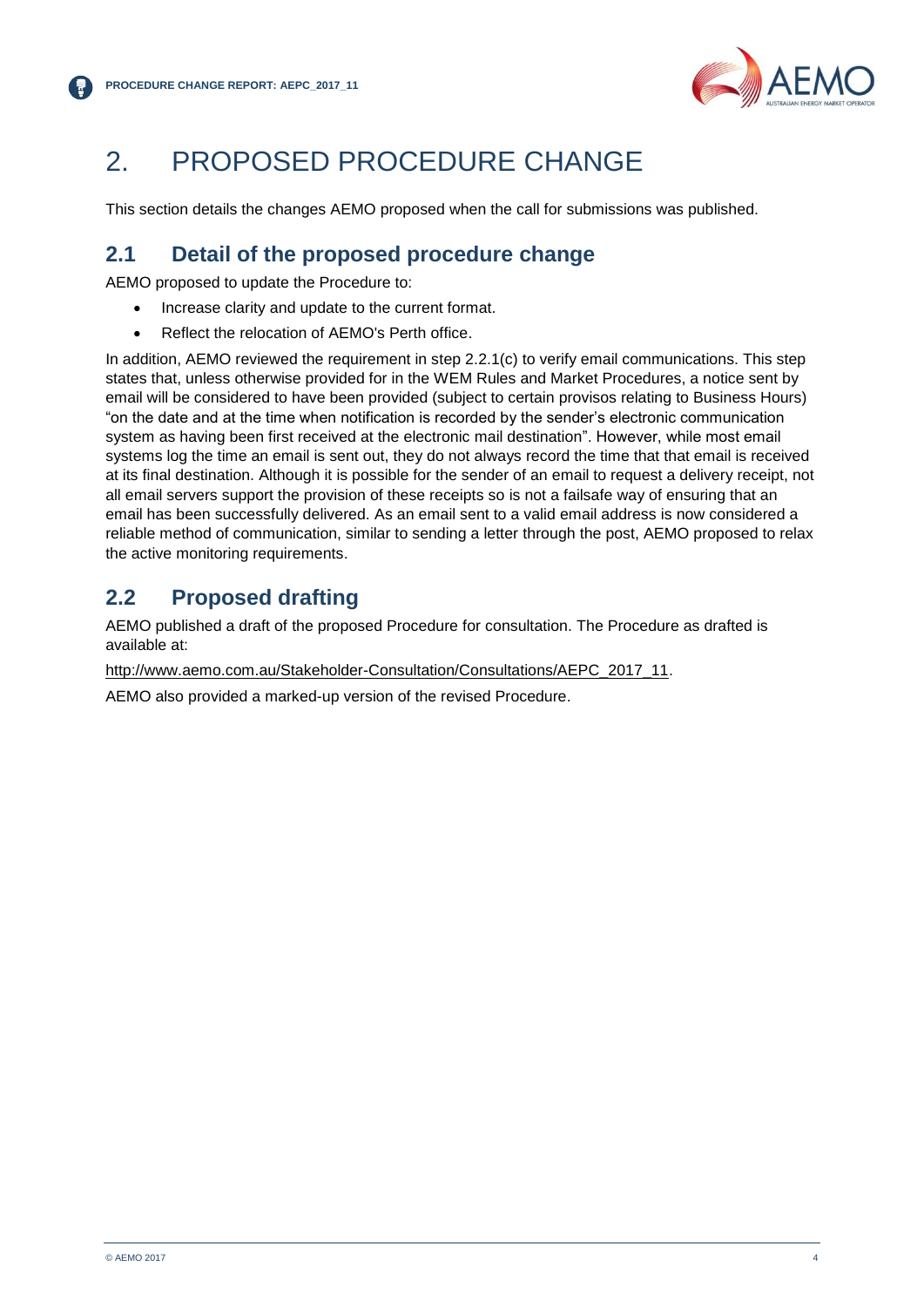

# <span id="page-6-0"></span>3. CONSULTATION PROCESS

#### <span id="page-6-1"></span>**3.1 Market Advisory Committee or Working Group**

The Market Advisory Committee (MAC) has delegated its advisory role with respect to AEMO's Procedure Change Proposals to the AEMO Procedure Change Working Group (APCWG), in accordance with clause 2.3.17(a) of the WEM Rules, and accordingly the MAC did not review the Procedure Change Proposal.

A draft version of the Procedure was presented to the APCWG meeting held on 18 July 2017. Details of this forum are available at: [http://aemo.com.au/Stakeholder-Consultation/Industry-forums-and-working](http://aemo.com.au/Stakeholder-Consultation/Industry-forums-and-working-groups/WA-Forums/WEM-APCWG)[groups/WA-Forums/WEM-APCWG.](http://aemo.com.au/Stakeholder-Consultation/Industry-forums-and-working-groups/WA-Forums/WEM-APCWG) Minor changes to improve clarity were recommended by stakeholders.

In accordance with clause 2.10.9, AEMO notified the MAC once the Procedure Change Proposal was published and noted that the Rule Change Panel would convene a meeting of the MAC should two or more members request it. The Rule Change Panel did not convene a meeting of the MAC with regard to this Procedure Change Proposal.

#### <span id="page-6-2"></span>**3.2 Public Workshop**

No public workshops were held in relation to this Procedure Change Proposal.

#### <span id="page-6-3"></span>**3.3 Submissions received during consultation period**

AEMO published the Procedure Change Proposal (AEPC\_2017\_11) and issued a notice calling for submissions on 21 July 2017. The submission period closed on 18 August 2017 with a submission received from Perth Energy. Copies of submissions received during the submission period are available at:

[http://www.aemo.com.au/Stakeholder-Consultation/Consultations/AEPC\\_2017\\_11.](http://www.aemo.com.au/Stakeholder-Consultation/Consultations/AEPC_2017_11)

#### **3.3.1 Specific comments**

#### **Definition of Business Hours**

Perth Energy commented on step 1.2.1.

Perth Energy noted that the current definition refers to "Western Australian public holidays", which differs from the wording used in the definition of Business Days in the WEM Rules which refers to "a public holiday throughout Western Australia". The distinction is important as some Western Australian public holidays only apply to a specific region and do not affect Perth (for example, Kalgoorlie and the Pilbara towns).

#### **AEMO's response**

AEMO has amended the Procedure in line with Perth Energy's suggestion.